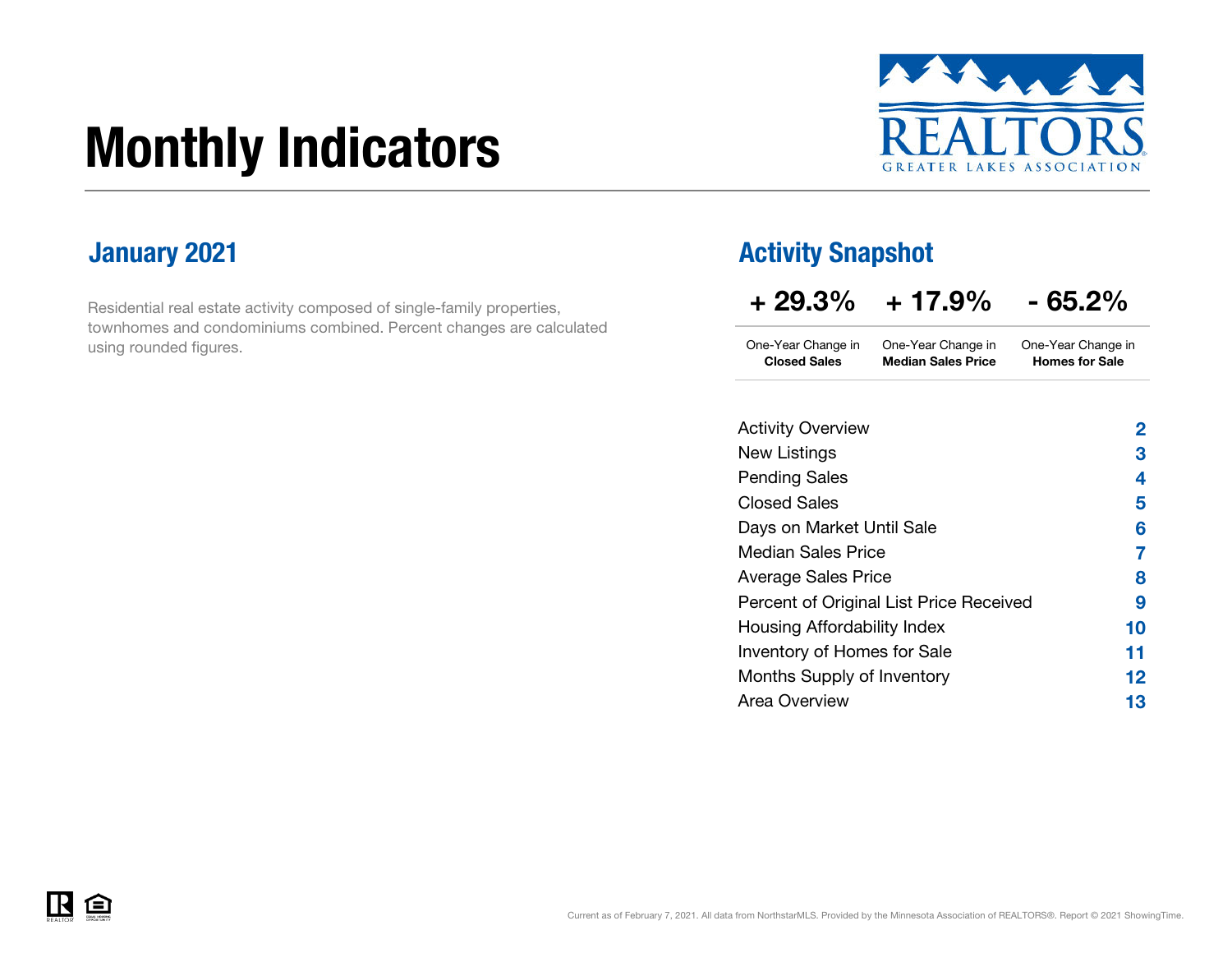### Activity Overview

Key metrics by report month and for year-to-date (YTD) starting from the first of the year.



| <b>Key Metrics</b>           | <b>Historical Sparkbars</b>                      | $1 - 2020$ | 1-2021    | Percent Change |           | <b>YTD 2020 YTD 2021</b> | Percent Change |
|------------------------------|--------------------------------------------------|------------|-----------|----------------|-----------|--------------------------|----------------|
| <b>New Listings</b>          | 1-2018<br>1-2019<br>1-2020<br>$1 - 2021$         | 323        | 253       | $-21.7%$       | 323       | 253                      | $-21.7%$       |
| <b>Pending Sales</b>         | 1-2018<br>$1 - 2020$                             | 256        | 277       | $+8.2%$        | 256       | 277                      | $+8.2%$        |
| <b>Closed Sales</b>          | 1-2018<br>1-2019<br>1-2020<br>$1 - 2021$         | 239        | 309       | $+29.3%$       | 239       | 309                      | $+29.3%$       |
| <b>Days on Market</b>        | 1-2018<br>1-2019<br>$1 - 2020$<br>$1 - 202$      | 84         | 58        | $-31.0%$       | 84        | 58                       | $-31.0%$       |
| <b>Median Sales Price</b>    | $1 - 2018$<br>1-2019<br>1-2020<br>$1 - 2021$     | \$177,000  | \$208,750 | $+17.9%$       | \$177,000 | \$208,750                | $+17.9%$       |
| <b>Avg. Sales Price</b>      | 1-2018<br>1-2019<br>$1 - 2020$<br>$1 - 202$      | \$208,264  | \$252,149 | $+21.1%$       | \$208,264 | \$252,149                | $+21.1%$       |
| Pct. of Orig. Price Received | $1 - 2018$<br>1-2019<br>1-2020<br>$1 - 2021$     | 93.7%      | 96.7%     | $+3.2%$        | 93.7%     | 96.7%                    | $+3.2%$        |
| <b>Affordability Index</b>   | 1-2018<br>$1-2019$<br>$1 - 2020$<br>$1 - 202$    | 164        | 147       | $-10.4%$       | 164       | 147                      | $-10.4%$       |
| <b>Homes for Sale</b>        | 1-2018<br>1-2019<br>1-2020<br>$1 - 2021$         | 1,453      | 506       | $-65.2%$       |           |                          |                |
| <b>Months Supply</b>         | $1 - 2018$<br>1-2019<br>$1 - 2020$<br>$1 - 2021$ | 3.3        | 1.0       | $-69.7%$       |           |                          |                |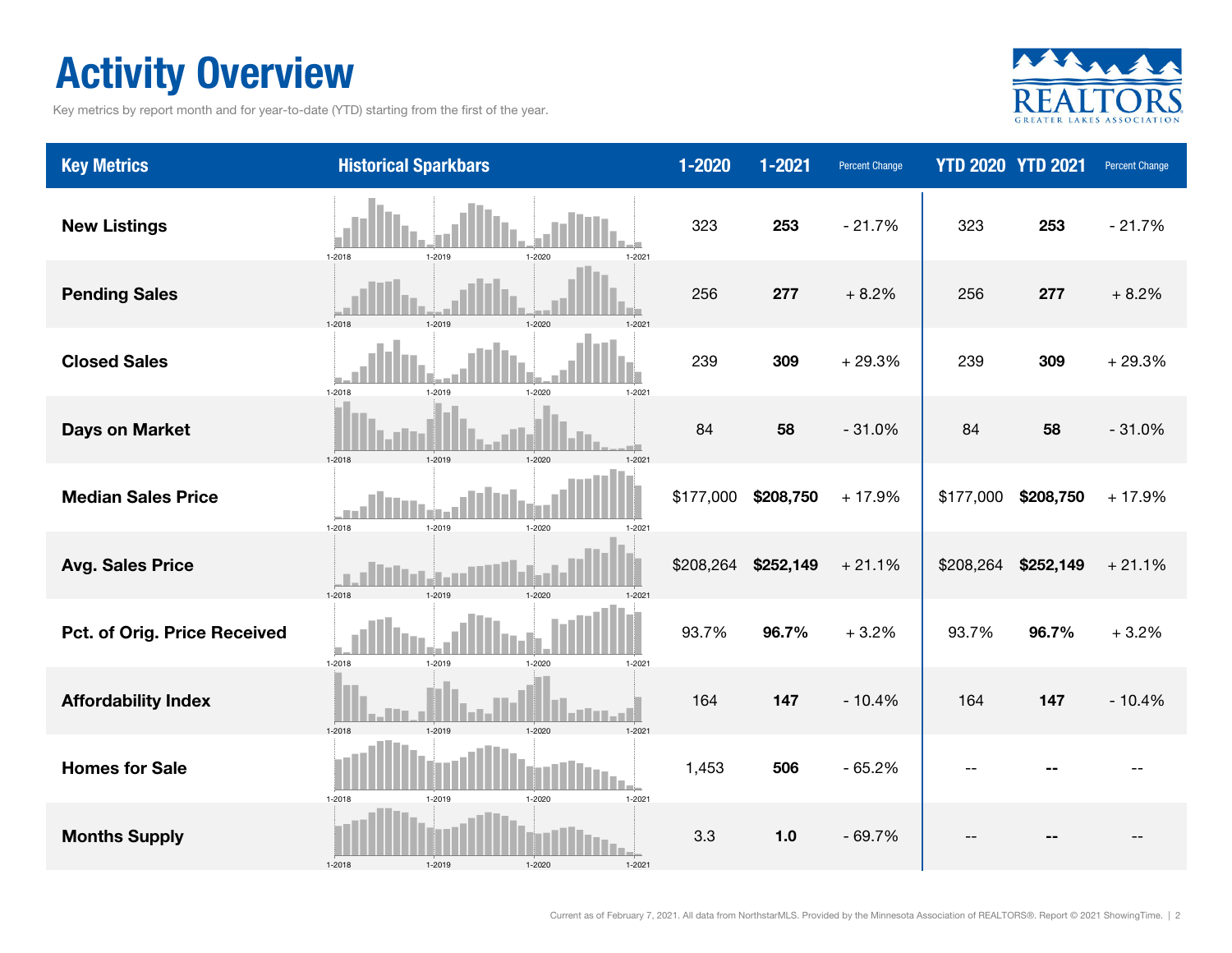### New Listings

A count of the properties that have been newly listed on the market in a given month.





| <b>New Listings</b> |     | <b>Prior Year</b> | <b>Percent Change</b> |
|---------------------|-----|-------------------|-----------------------|
| February 2020       | 407 | 409               | $-0.5%$               |
| March 2020          | 630 | 586               | $+7.5%$               |
| April 2020          | 602 | 812               | $-25.9%$              |
| May 2020            | 819 | 991               | $-17.4%$              |
| June 2020.          | 782 | 958               | $-18.4%$              |
| <b>July 2020</b>    | 729 | 867               | -15.9%                |
| August 2020         | 741 | 745               | $-0.5%$               |
| September 2020      | 694 | 626               | $+10.9%$              |
| October 2020        | 458 | 490               | -6.5%                 |
| November 2020       | 272 | 271               | $+0.4%$               |
| December 2020       | 200 | 186               | $+7.5%$               |
| January 2021        | 253 | 323               | $-21.7%$              |
| 12-Month Avg        | 549 | 605               | $-9.3%$               |

#### Historical New Listings by Month



253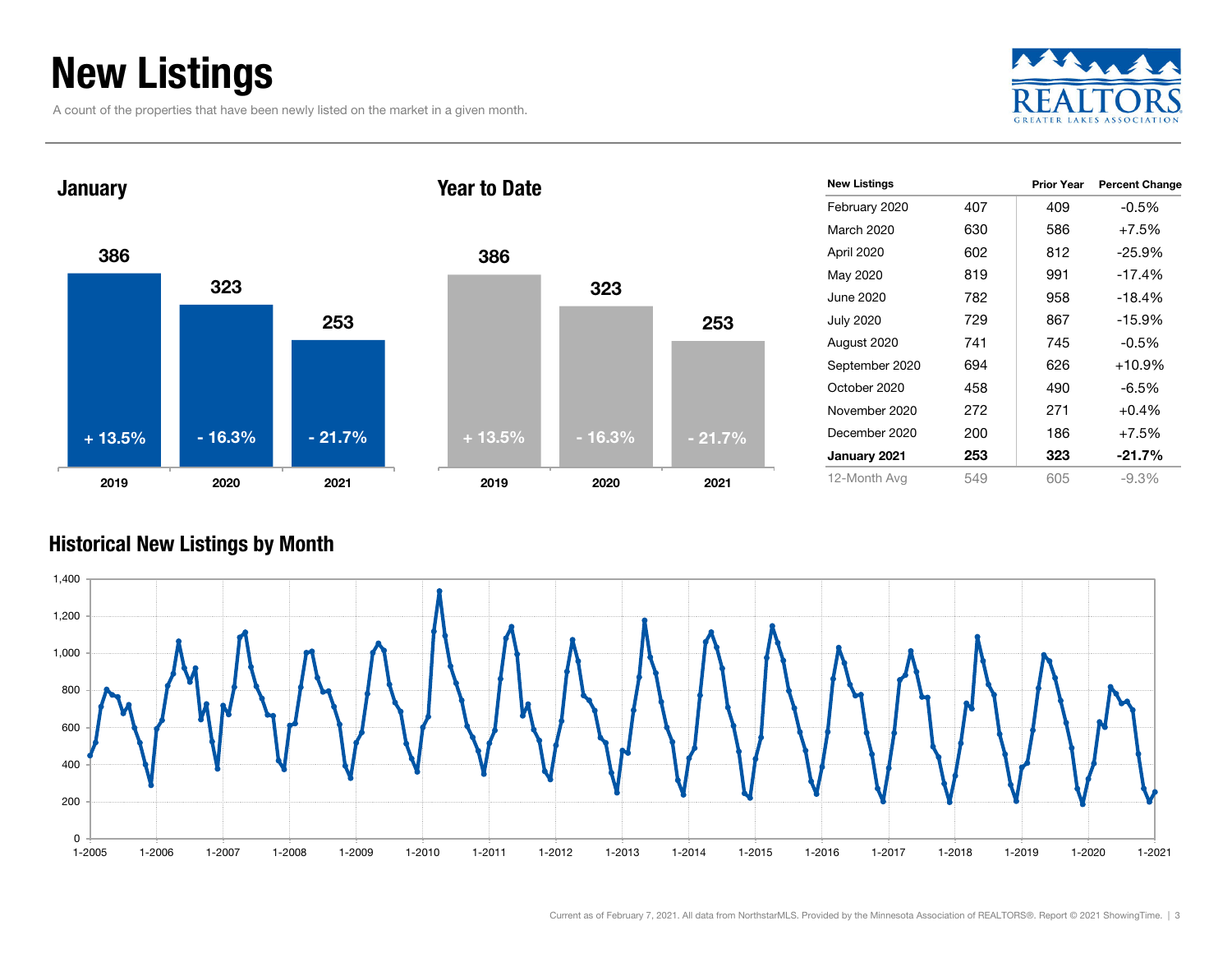### Pending Sales

A count of the properties on which offers have been accepted in a given month.





| <b>Pending Sales</b> |     | <b>Prior Year</b> | <b>Percent Change</b> |
|----------------------|-----|-------------------|-----------------------|
| February 2020        | 263 | 280               | $-6.1\%$              |
| March 2020           | 382 | 379               | $+0.8%$               |
| April 2020           | 409 | 511               | $-20.0\%$             |
| May 2020             | 639 | 585               | $+9.2%$               |
| June 2020.           | 781 | 646               | $+20.9%$              |
| <b>July 2020</b>     | 798 | 584               | +36.6%                |
| August 2020          | 729 | 642               | $+13.6%$              |
| September 2020       | 689 | 517               | $+33.3%$              |
| October 2020         | 531 | 433               | $+22.6%$              |
| November 2020        | 369 | 292               | $+26.4%$              |
| December 2020        | 294 | 226               | $+30.1%$              |
| January 2021         | 277 | 256               | $+8.2\%$              |
| 12-Month Avg         | 513 | 446               | $+15.0%$              |

#### Historical Pending Sales by Month

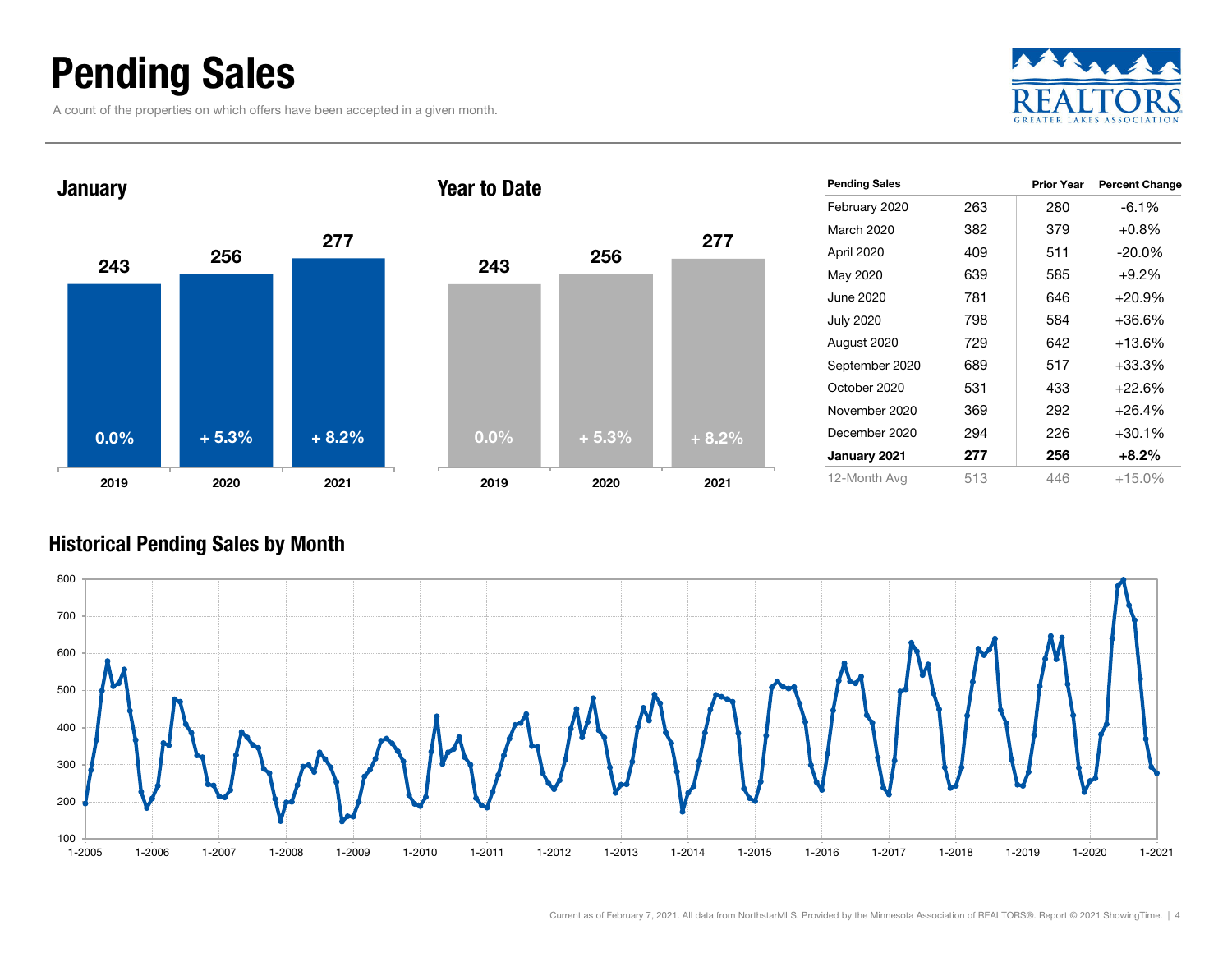### Closed Sales

A count of the actual sales that closed in a given month.





| <b>Closed Sales</b> |     | <b>Prior Year</b> | <b>Percent Change</b> |
|---------------------|-----|-------------------|-----------------------|
| February 2020       | 193 | 227               | $-15.0%$              |
| March 2020          | 267 | 278               | $-4.0%$               |
| April 2020          | 332 | 351               | $-5.4%$               |
| May 2020            | 454 | 551               | $-17.6%$              |
| June 2020.          | 682 | 612               | $+11.4%$              |
| <b>July 2020</b>    | 798 | 592               | $+34.8%$              |
| August 2020         | 669 | 685               | $-2.3\%$              |
| September 2020      | 685 | 587               | $+16.7%$              |
| October 2020        | 722 | 519               | $+39.1%$              |
| November 2020       | 513 | 428               | $+19.9%$              |
| December 2020       | 433 | 304               | $+42.4%$              |
| January 2021        | 309 | 239               | $+29.3\%$             |
| 12-Month Avg        | 505 | 448               | $+12.7%$              |

#### Historical Closed Sales by Month

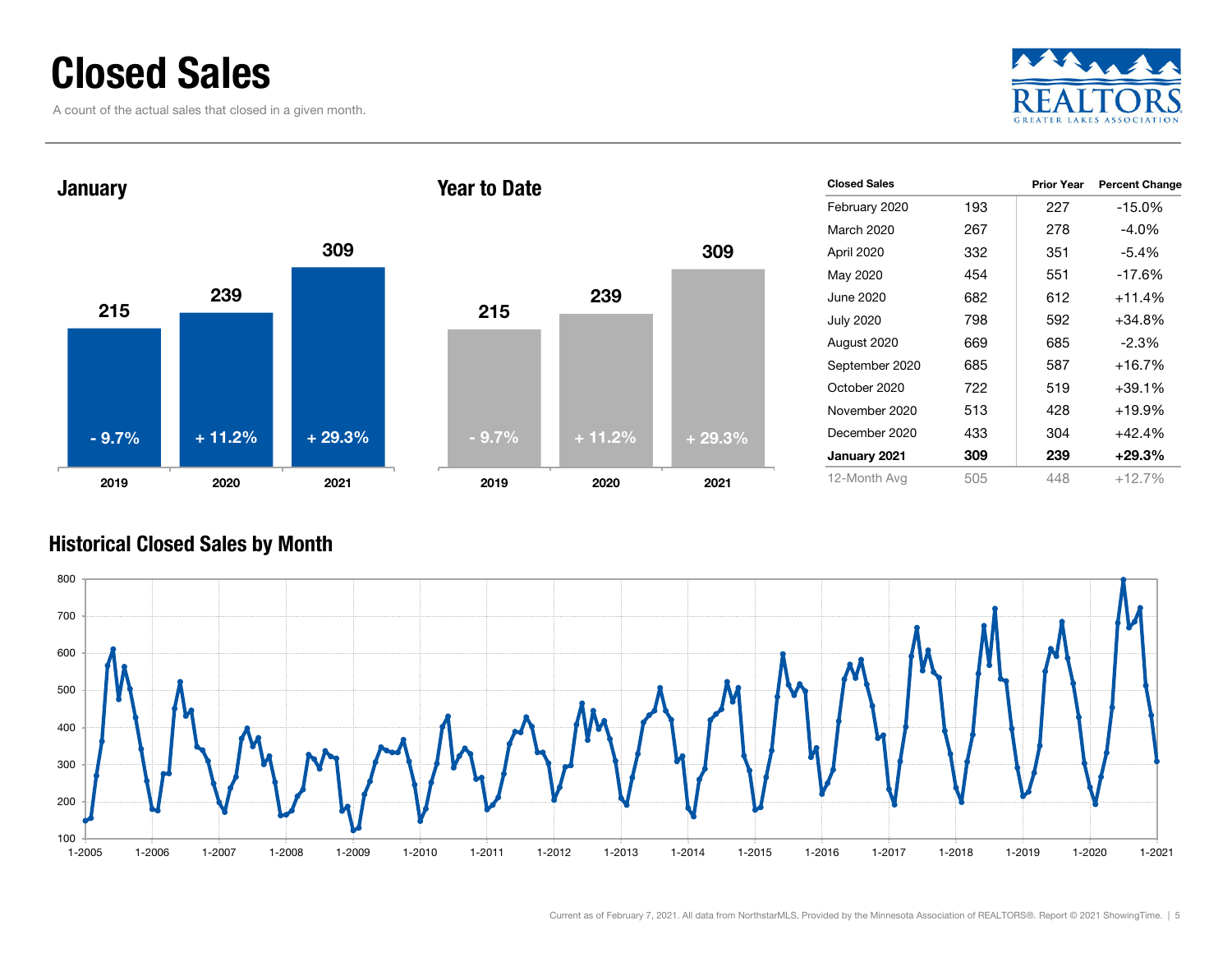### Days on Market Until Sale

Average number of days between when a property is listed and when an offer is accepted in a given month.





#### Historical Days on Market Until Sale by Month

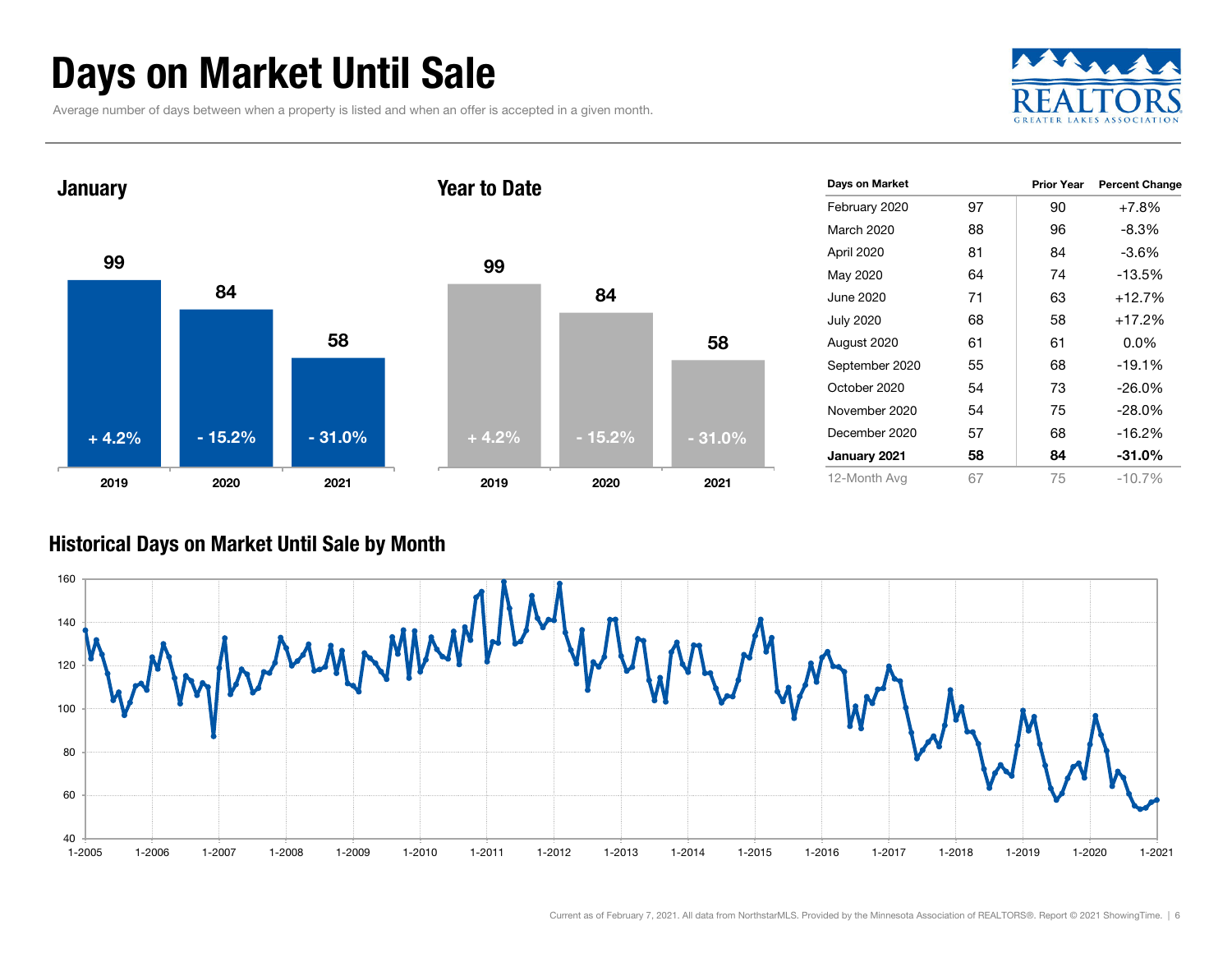### Median Sales Price

Point at which half of the sales sold for more and half sold for less, not accounting for seller concessions, in a given month.



January

#### Year to Date



| <b>Median Sales Price</b> |           | <b>Prior Year</b> | <b>Percent Change</b> |
|---------------------------|-----------|-------------------|-----------------------|
| February 2020             | \$178,250 | \$167,000         | $+6.7%$               |
| March 2020                | \$195,000 | \$175,000         | $+11.4%$              |
| April 2020                | \$202,500 | \$190,750         | $+6.2%$               |
| May 2020                  | \$220,000 | \$200,825         | $+9.5%$               |
| June 2020                 | \$219,000 | \$197,250         | $+11.0%$              |
| <b>July 2020</b>          | \$220,000 | \$207,000         | $+6.3\%$              |
| August 2020               | \$225,500 | \$197,500         | +14.2%                |
| September 2020            | \$225,000 | \$195,000         | $+15.4%$              |
| October 2020              | \$235,000 | \$203,000         | +15.8%                |
| November 2020             | \$232,000 | \$185,000         | $+25.4%$              |
| December 2020             | \$225,000 | \$179,950         | $+25.0\%$             |
| January 2021              | \$208,750 | \$177,000         | +17.9%                |
| 12-Month Avg              | \$215,500 | \$189,606         | $+13.7%$              |

#### Historical Median Sales Price by Month

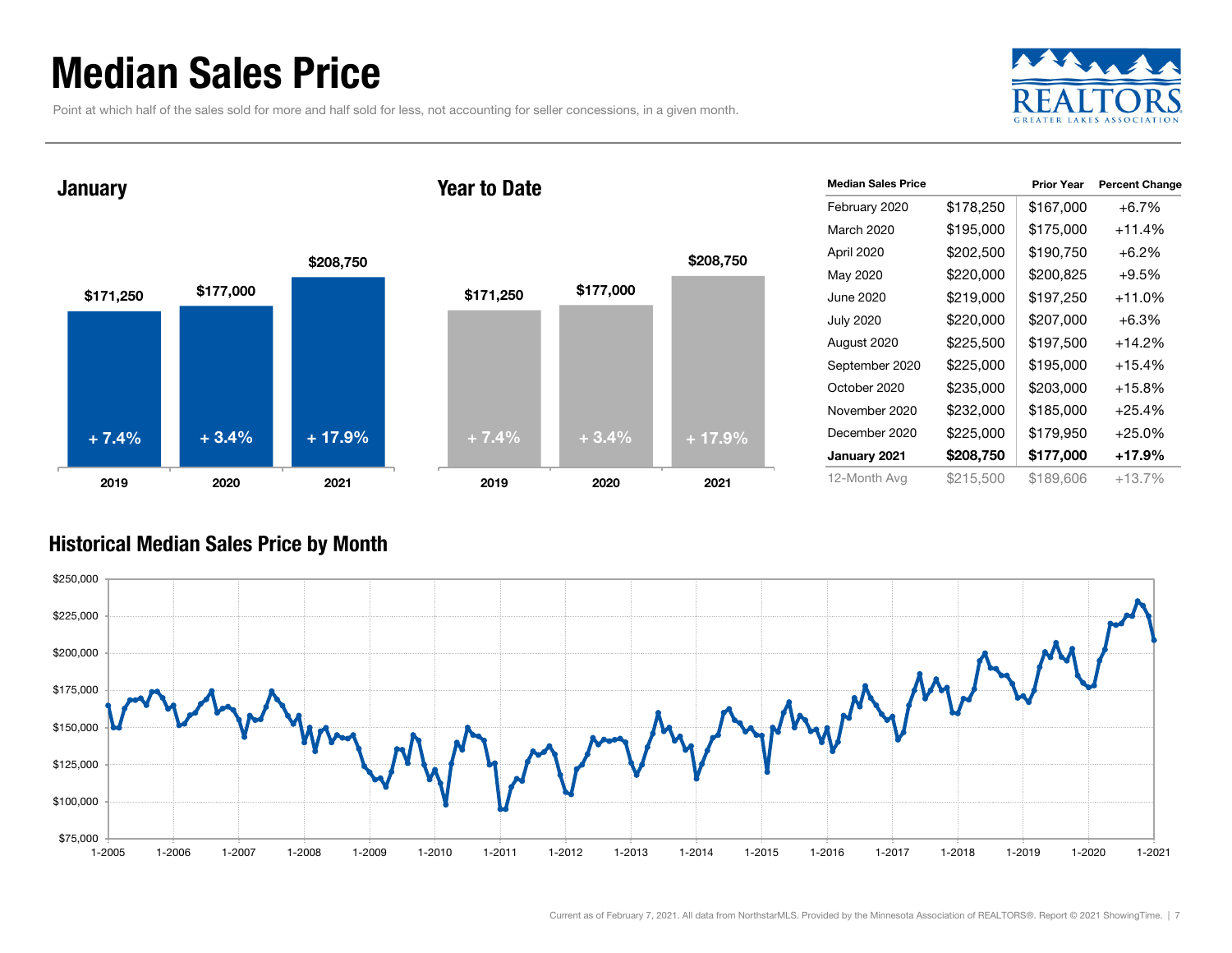### Average Sales Price

Average sales price for all closed sales, not accounting for seller concessions, in a given month.



January

#### Year to Date



| Avg. Sales Price |           | <b>Prior Year</b> | <b>Percent Change</b> |
|------------------|-----------|-------------------|-----------------------|
| February 2020    | \$213,290 | \$202,600         | $+5.3%$               |
| March 2020       | \$235,337 | \$214,046         | $+9.9%$               |
| April 2020       | \$215,369 | \$214,084         | $+0.6\%$              |
| May 2020         | \$252,317 | \$230,662         | $+9.4%$               |
| June 2020        | \$250,248 | \$231,669         | $+8.0%$               |
| <b>July 2020</b> | \$278,411 | \$235,145         | +18.4%                |
| August 2020      | \$276,051 | \$237,260         | $+16.3%$              |
| September 2020   | \$265,988 | \$242,794         | $+9.6%$               |
| October 2020     | \$307,472 | \$247,605         | $+24.2%$              |
| November 2020    | \$286,926 | \$216,962         | $+32.2%$              |
| December 2020    | \$265,230 | \$234,326         | $+13.2%$              |
| January 2021     | \$252,149 | \$208,264         | $+21.1%$              |
| 12-Month Avg     | \$258,232 | \$226,285         | $+14.1%$              |

#### Historical Average Sales Price by Month

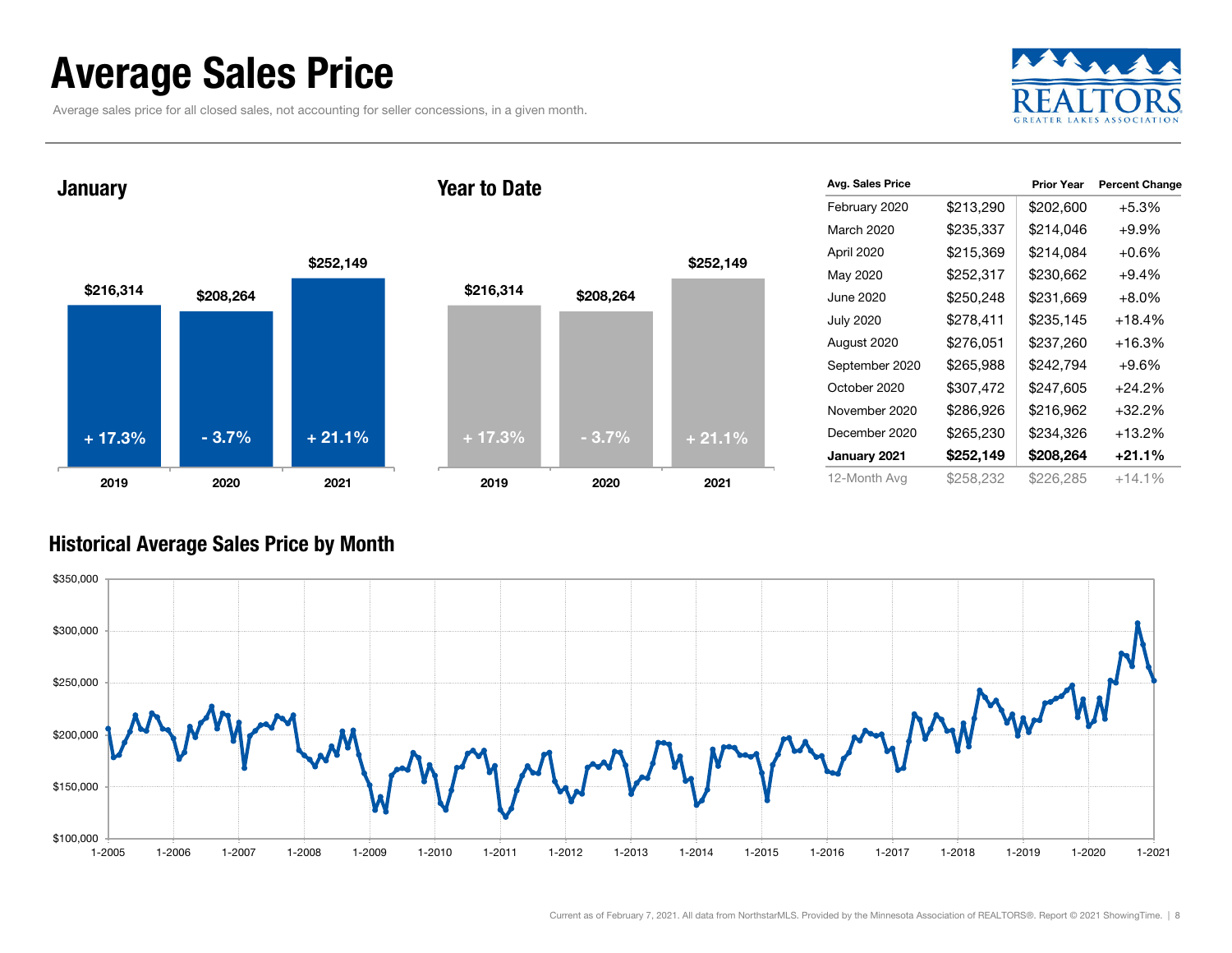### Percent of Original List Price Received

Percentage found when dividing a property's sales price by its original list price, then taking the average for all properties sold in a given month, not accounting for seller concessions.



92.5% 93.7% 96.7% 2019 2020 2021 **January** 92.5% 93.7% 96.7% 2019 2020 2021 Year to Date- 0.2% $\%$  + 1.3% + 3.2% + 3.2% - 0.2% + 1.3% + 3.2%

| Pct. of Orig. Price Received |       | <b>Prior Year</b> | <b>Percent Change</b> |  |
|------------------------------|-------|-------------------|-----------------------|--|
| February 2020                | 92.5% | 93.3%             | $-0.9%$               |  |
| March 2020                   | 95.9% | 94.5%             | $+1.5%$               |  |
| April 2020                   | 95.3% | 95.5%             | $-0.2\%$              |  |
| May 2020                     | 95.8% | 96.5%             | $-0.7%$               |  |
| June 2020                    | 96.3% | 96.3%             | $0.0\%$               |  |
| <b>July 2020</b>             | 96.3% | 96.1%             | $+0.2%$               |  |
| August 2020                  | 96.7% | 95.7%             | $+1.0%$               |  |
| September 2020               | 97.1% | 94.2%             | $+3.1%$               |  |
| October 2020                 | 97.5% | 94.0%             | +3.7%                 |  |
| November 2020                | 97.2% | 93.4%             | $+4.1%$               |  |
| December 2020                | 96.4% | 94.4%             | $+2.1%$               |  |
| January 2021                 | 96.7% | 93.7%             | $+3.2%$               |  |
| 12-Month Avg                 | 96.2% | 94.8%             | $+1.5%$               |  |

#### Historical Percent of Original List Price Received by Month

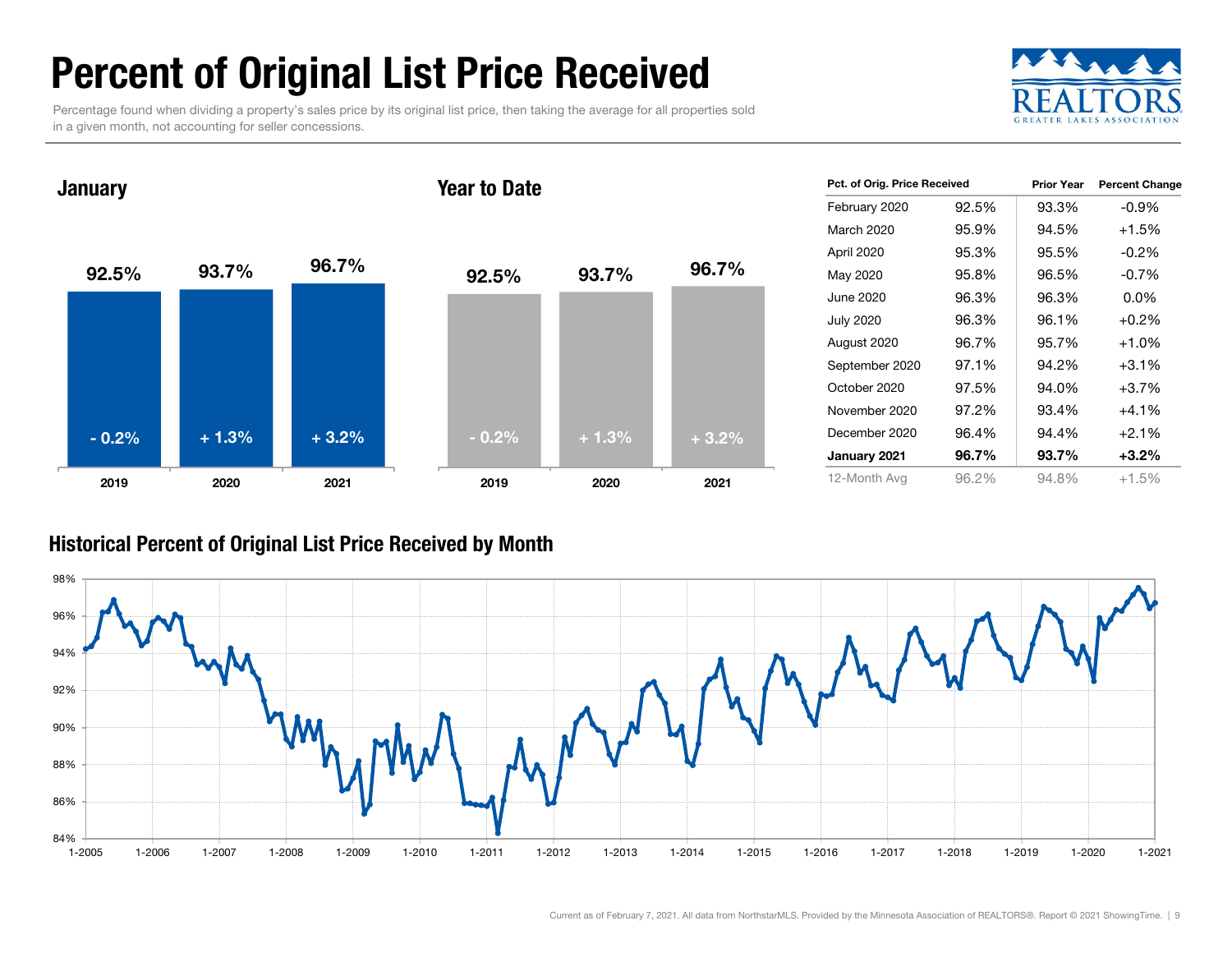## Housing Affordability Index

This index measures housing affordability for the region. For example, an index of 120 means the median household income is 120% of what is necessary to qualify for the median-priced home under prevailing interest rates. A higher number means greater affordability.





| <b>Affordability Index</b> |     | <b>Prior Year</b> | <b>Percent Change</b> |
|----------------------------|-----|-------------------|-----------------------|
| February 2020              | 164 | 160               | $+2.5%$               |
| March 2020                 | 145 | 154               | $-5.8%$               |
| April 2020                 | 146 | 142               | $+2.8%$               |
| May 2020                   | 134 | 135               | $-0.7%$               |
| June 2020                  | 137 | 137               | $0.0\%$               |
| <b>July 2020</b>           | 138 | 134               | $+3.0%$               |
| August 2020                | 136 | 147               | $-7.5%$               |
| September 2020             | 136 | 147               | $-7.5\%$              |
| October 2020               | 132 | 143               | $-7.7\%$              |
| November 2020              | 134 | 153               | $-12.4%$              |
| December 2020              | 138 | 157               | $-12.1%$              |
| January 2021               | 147 | 164               | $-10.4%$              |
| 12-Month Avg               | 141 | 148               | $-4.7\%$              |

#### Historical Housing Affordability Index by Mont h

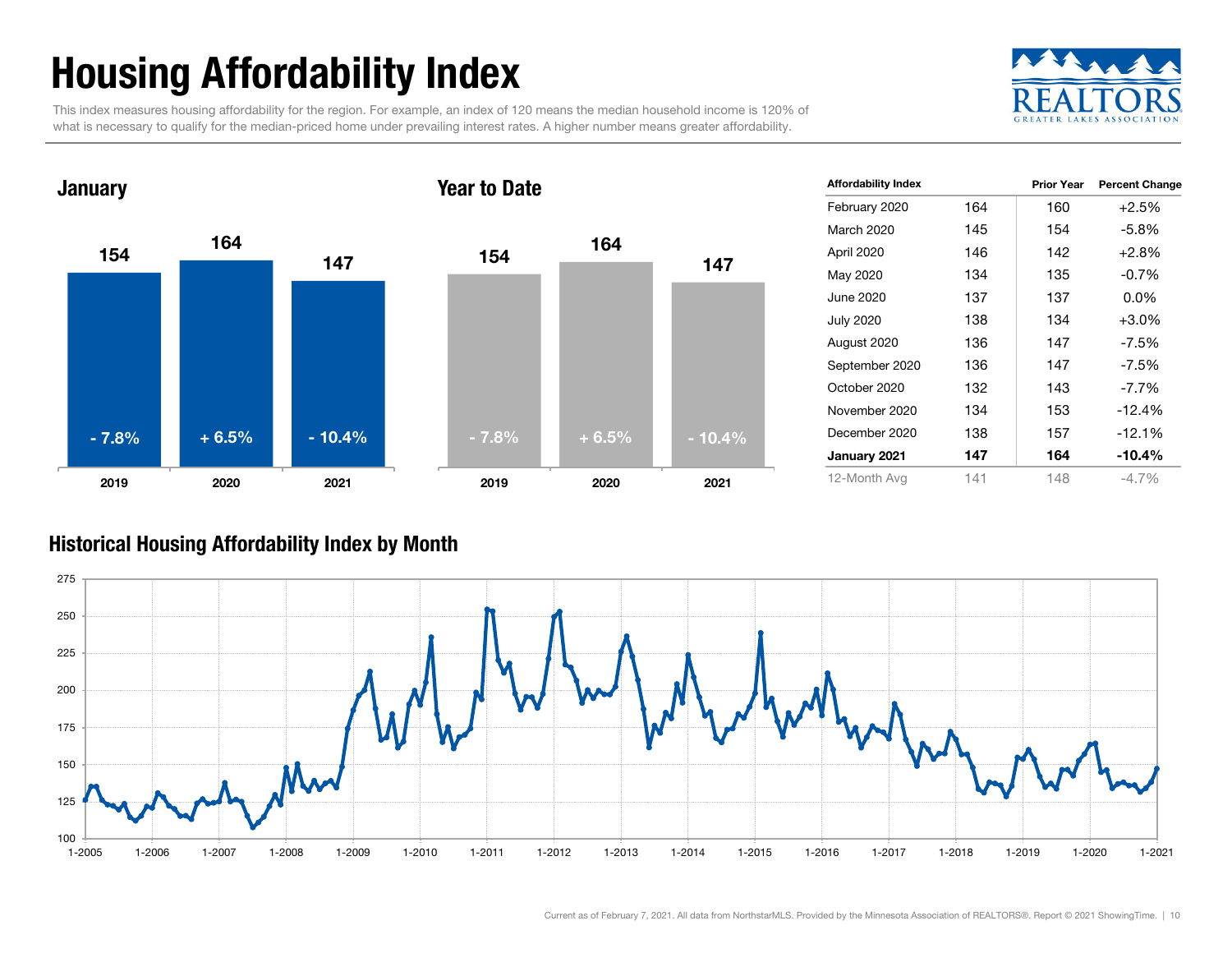### Inventory of Homes for Sale

The number of properties available for sale in active status at the end of a given month.





#### Historical Inventory of Homes for Sale by Month

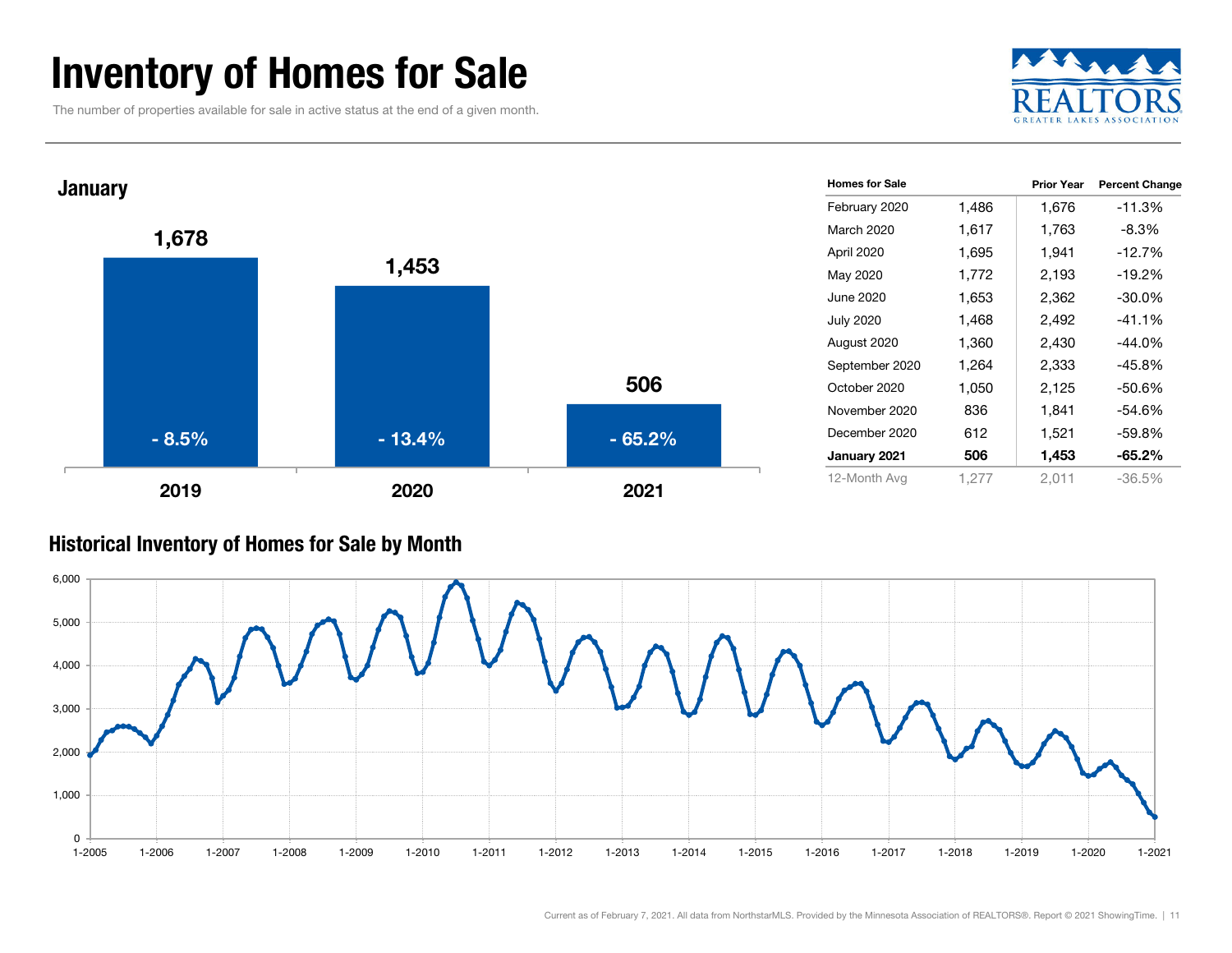### Months Supply of Inventory

The inventory of homes for sale at the end of a given month, divided by the average monthly pending sales from the last 12 months.





#### Historical Months Supply of Inventory by Month